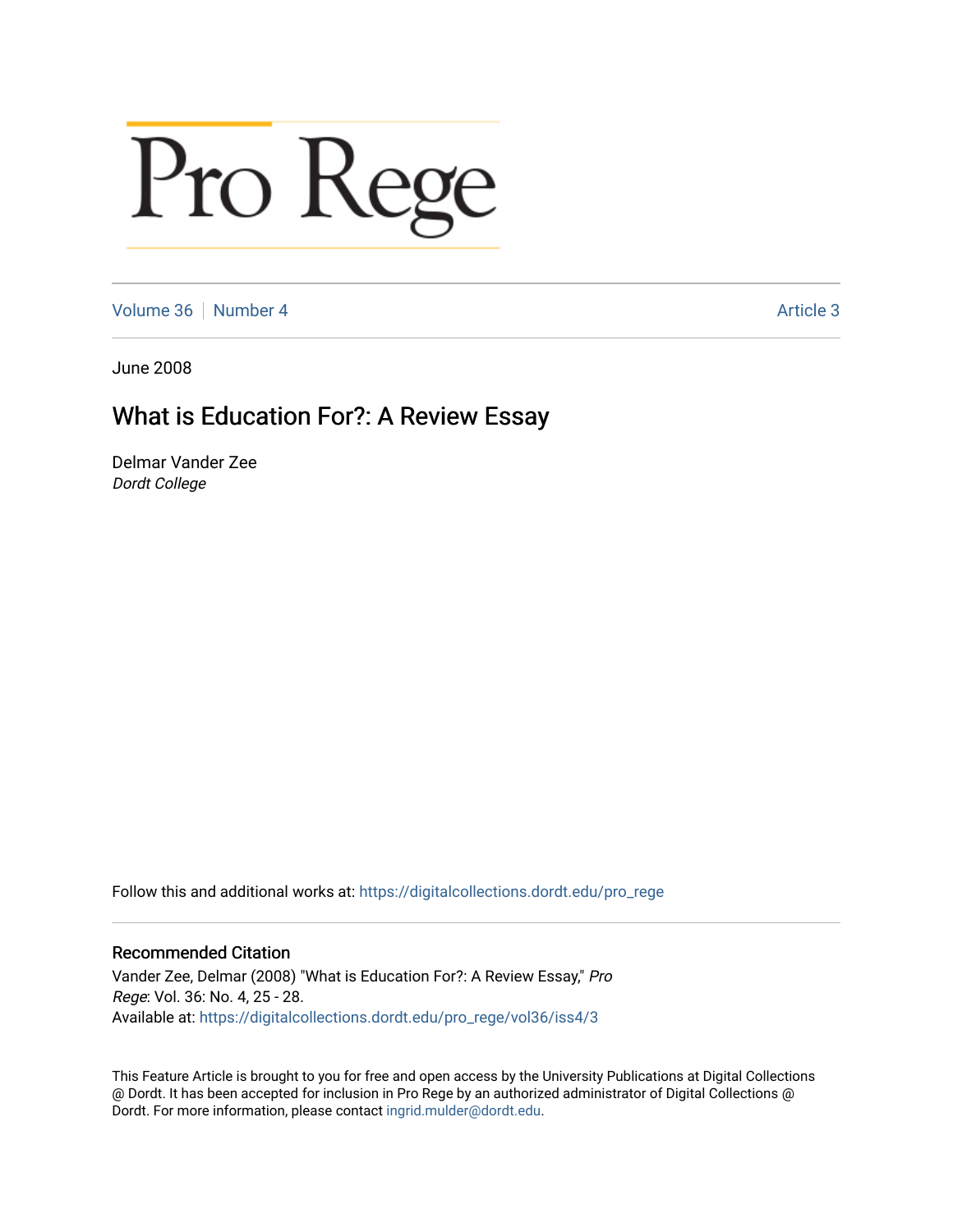# **What is Education for?: A Review Essay**



**by Del Vander Zee**

to design with Earth in mind and foster ecological literacy would be the answer of David W. Orr. These phrases capture the titles of three critically important books authored by David W. Orr, in which he lays out his analysis of what is happening in modern culture and modern education: *Earth in Mind: On Education, Environment, and the Human Prospect* (Island Press, 1994; 2004); *Ecological Literacy: Education and the Transition to a Postmodern World*  (SUNY, 1992); and *The Nature of Design: Ecology, Culture, and Human Intention* (Oxford University

Press,  $2002$ <sup>1</sup>. This review will attempt to give highlights of Orr's critique by quoting liberally to get a sense of the depth and extent of his radical insights. By radical, I mean analysis that gets at the root of what is happening in culture and education. Orr does not make a superficial foray into how better to do assessment or how better to equip students for a changing technopolis; rather, he begins with a commitment to deal with what is needed to equip culture in such a way that sustainable living on planet Earth might become an option. Education has a formative role in this endeavor.

The occasion for this review is the tenth anniversary edition of Orr's *Earth in Mind—On Education, Environment and the Human Prospect* (Island Press, 2004). What was so eloquently stated in the 1994 edition was deemed important enough to republish, although I would have preferred a more evaluative commentary on what had transpired (for better or worse) in the ten ensuing years. To that extent, the tenth anniversary edition is a disappointment: it has only an updated introduction and one new closing essay. However, Orr has not been silent in his continuing observation of what is happening in education and culture. For some of these observations and critiques, we can turn to his 2002 book, *The Nature of Design—Ecology, Culture, and Human Intention* (Oxford University Press), which contains his views of the paradigms that undergird the apparent intention of industrial societies. In fact, many chapters in *Nature of Design* are elaborations of chapters and ideas in *Earth in Mind.* To appreciate Orr's views, one must understand the context of

Dr. Del Vander Zee is Professor of Biology and Environmental Studies at Dordt College.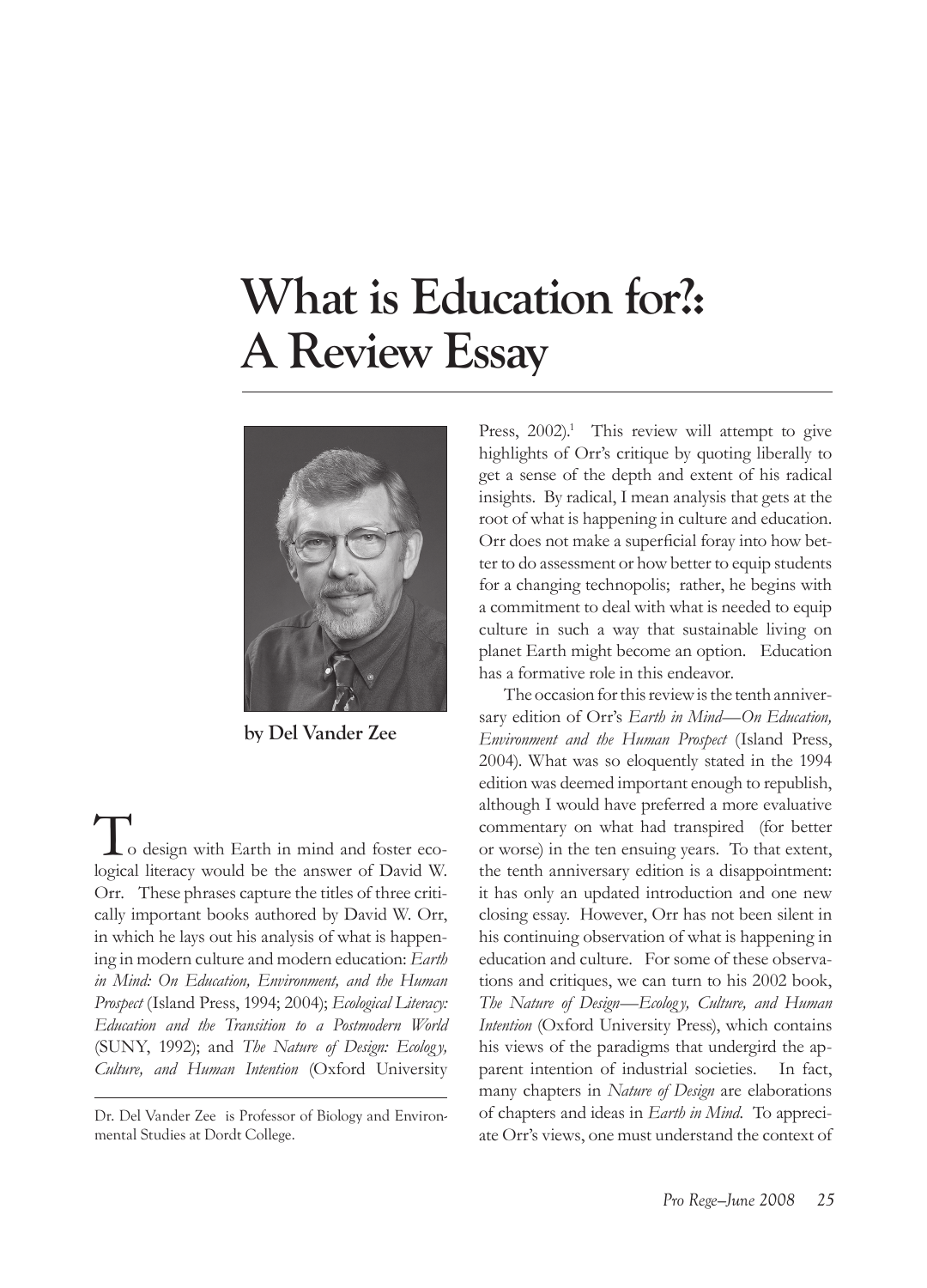his thinking. Orr is a professor of environmental studies; he is a deeply reflective scientist who frequently writes essays in *Conservation Biology;*<sup>2</sup> and he is the author of many thoroughly researched books. I would consider him a modern prophet, one crying in a wilderness of confusion about education, culture, and the future.

Orr writes with passion and sometimes harsh criticism. What is his underlying motivation? He seems to be driven by an intense concern for the biodiversity of Earth and the looming cultural problems that, when seen from an ecosystem perspective, are on a collision course with human societies. In other words, Western human societies (i.e. industrial societies) are not only heading in the wrong way but are being informed (educated) in the wrong way, and the developing world seems only too eager to follow. Part One of *Earth in Mind* presents the argument that we are faced with "the problem of education," not problems "in" education:

The conventional wisdom is that education is good, and the more of it one has, the better. . . .The truth is that without significant precautions, education can equip people merely to be more effective vandals of the earth. If one listens carefully, it may even be possible to hear the Creation groan every year in May when another batch of smart, degreeholding, but ecologically illiterate, *Homo* sapiens who are eager to succeed are launched into the biosphere." (*EIM* 5)

# Further,

[t]he great conceit of the industrial world is the belief that we are exempt from the laws that govern the rest of creation. Nature in that view is something to be overcome and subordinated. Designing with nature, on the other hand, disciplines human intentions with the growing knowledge of how the world works as a physical system. (*NOD* 4)

These quotations provide a glimpse of how education, design, and ecological literacy come together. But Orr's ideas of proper "design" are not only about how to pattern better green widgets but also about how "to make decent communities that fit their places with elegant frugality" (*NOD* 11). What he is calling for is a design for culture itself, a populace that has a world picture different

from the industrial conceit cited above; in short, he is calling for a fundamental shift in the dominant social paradigm: "In other words, ecological design is the careful meshing of human purposes with the larger patterns and flows of the natural world and the study of those patterns and flows to *inform* [my emphasis] human purposes" (*EIM* 104). To the extent that higher education (and all education for that matter) is about informing human purposes, it would seem that ecological literacy would be an absolute minimum outcome for any core or general education program.3 We live in an era when it is expected that most people study beyond secondary school and pursue one or more college degrees, in an era which can easily claim the highest acumen of intellectual knowledge in human history, in an era of instant access to and distribution of knowledge. Why, then, are the planet's life-support systems still in a state of decline?

Two chapters/essays in *NOD* attempt to give explanation to this issue: In **"**Ideasclerosis**"** Orr identifies this malady as the inability to get at and apply what is apparently known. What seems to be unbending is a cultural faith in the speed and scale of anything that contributes to "pecuniary accumulation, convenience and power" (*NOD* 70). Consequently, "some of us live more conveniently, but the world is more toxic, dangerous, and far less lovely than it might be otherwise"(70). That this happens in modern industrial societies must mean that they "lacked reliable means of appraising the collateral effects of their actions, which is called 'feedback'" (70)**.** Systems lacking feedback "are by definition dumb" (citing Donella Meadows), and "[a] $\overline{v}$ large enough scale, they are also dangerous" (70). My (and his) question is this: How can this kind of disconnect continue to go on in academia? Orr ends this essay by a challenge to higher education:

It is not whether higher education will be reinvented, but rather who will do the reinventing and to what purpose. . . . If we, in higher education, cannot make these changes, the possibility that the great transition ahead will be informed by liberally educated people will also decline. That means, in short, that the ideas necessary for a humane, liberal, and ecologically solvent world will be lost in favor of a gross kind of global utilitarianism. (*NOD* 81-82)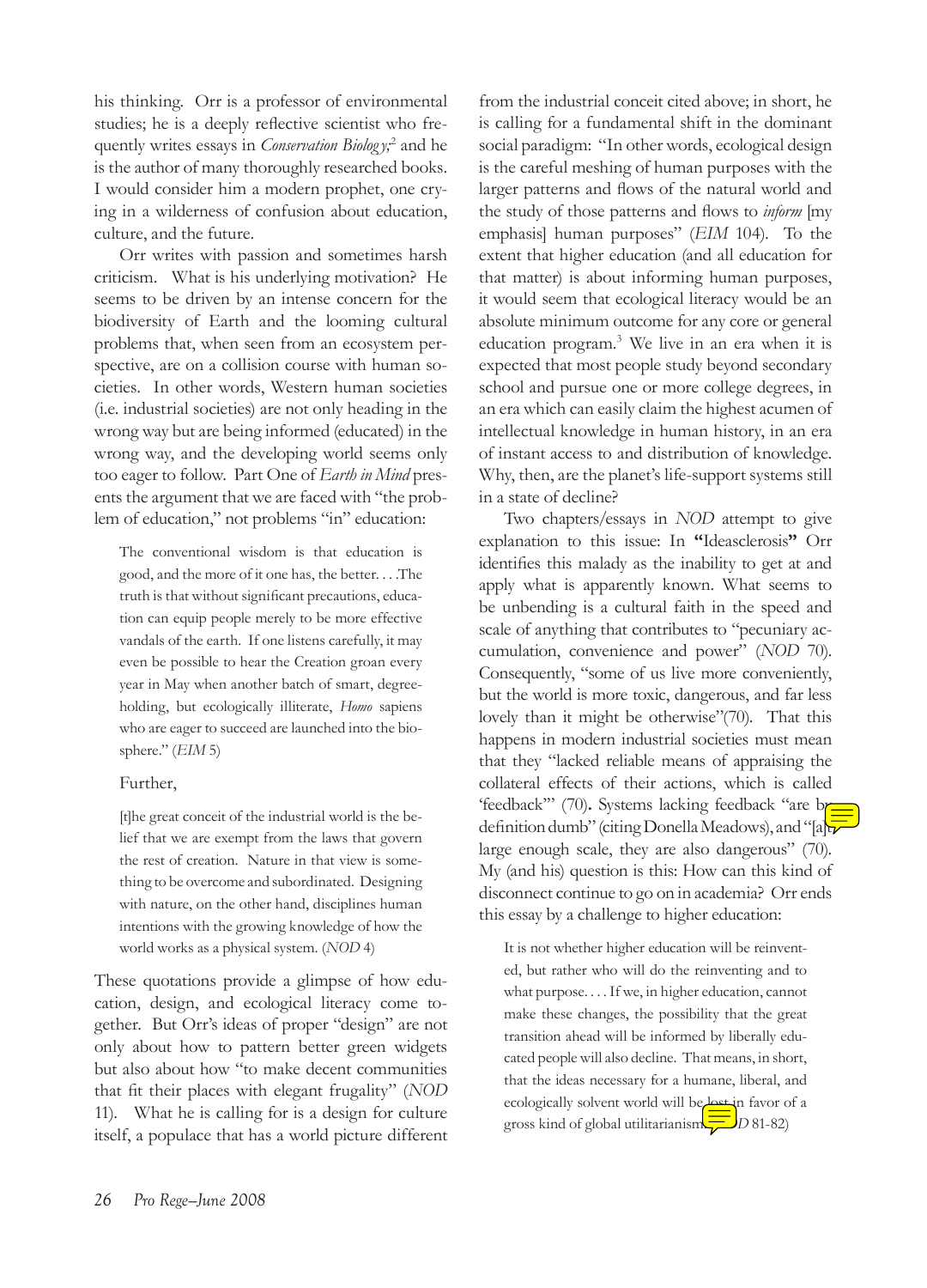Following "Ideasclerosis," Orr identifies another cultural pathology in the essay "None So Blind: The Problem of Ecological Denial." He cites six kinds or evidences of ecological denial: (1) culturally there is great effort "to deny that there are any physical limits to our use of the earth or to the legitimacy of human wants"; (2) unreasonable standards of proof are demanded to admit to the existence of

*He seems to be driven by an intense concern for the biodiversity of Earth and the looming cultural problems that, when seen from an ecosystem perspective, are on a collision course with human societies.*

environmental threats (e.g. "name one species that went extinct today"); (3) unwarranted inferences are drawn from disconnected pieces of information (e.g. "prices of some raw materials have declined" so they cannot be scarce!); (4) using "ridicule and *ad hominen* attacks" on scientists, clerics, and politicians who are calling for ecological sanity (e.g. applying the labels of doomsayers, romantics, apocalyptics, wackos), which relieve the ridiculers from doing responsible thinking about "complex and long-term issues"; (5) confusion over time scales (e.g. citing climate warming and soil erosion as irrelevant in view of glacial periods and continental drift!); and (6) unwillingness on the part of politicians to come to grips with the large and complex issues facing the environment. Orr gives his reasons for these phenomena of denial in modern society, but I would like to add that there seems to be significant denial in Christian higher education as well, or if not denial, a failure to see ecological literacy as fundamental (see endnote 3).

Not only does Orr suggest that we must ques-

tion the manner in which modern higher education seems to be preparing people for the future in its formal curricula, but he also calls us to analyze the places where we do our educating: "The curriculum embedded in any building instructs as fully and as powerfully as any course taught in it. . . . How it is cooled, heated, and lighted and at what true cost to the world is an utter mystery to its occupants. It offers no clue about the origins of the materials used to build it. It tells no story. With only minor modifications it could be converted to use as a factory or prison. . . .And, the lesson learned is mindlessness, which is to say, it teaches that disconnectedness is normal" (*NOD* 128). But, a positive note should be added here: there is a (small?) movement on many campuses to build to meet LEED standards.<sup>4</sup> However, sometimes such goals are resisted because of fears of higher costs. The unaccounted high cost of continuing to foster ignorance and ecological illiteracy is apparently another aspect of denial!

The closing essay in Orr's book on design is most interesting—"Loving Children: The Political Economy of Design." This essay follows logically and necessarily, considering his prior books. Since children will inherit the future and the state of the planet we leave, should we not design and educate FOR them? Orr notes that all would claim to love their children and would want the best education for them; but, for what? To acquire more and more while not knowing how, or not even having the skills, to ask about the sources of all our "thneeds"?<sup>5</sup> Shouldn't education in love teach us all to know and be able to account for the collateral damage that accompanies access to the globe's goods in a next-day delivery economy? Or, are we, in effect, systemically denying this as well?

This essay is worth the book, but it is much deeper than a sentimental, "let's do it for the kids!": "The important issues for our children are not narrowly scientific. The issues have little to do with symptoms and everything to do with systems" (*NOD* 211). The following problems are cited as systemic by Orr: (all are my paraphrasing from his given context): (1) a nutritional economy that fosters obesity, (2) a materials economy that fosters increased endocrine inhibitors and other toxins including heavy metals, (3) an entertainment econo